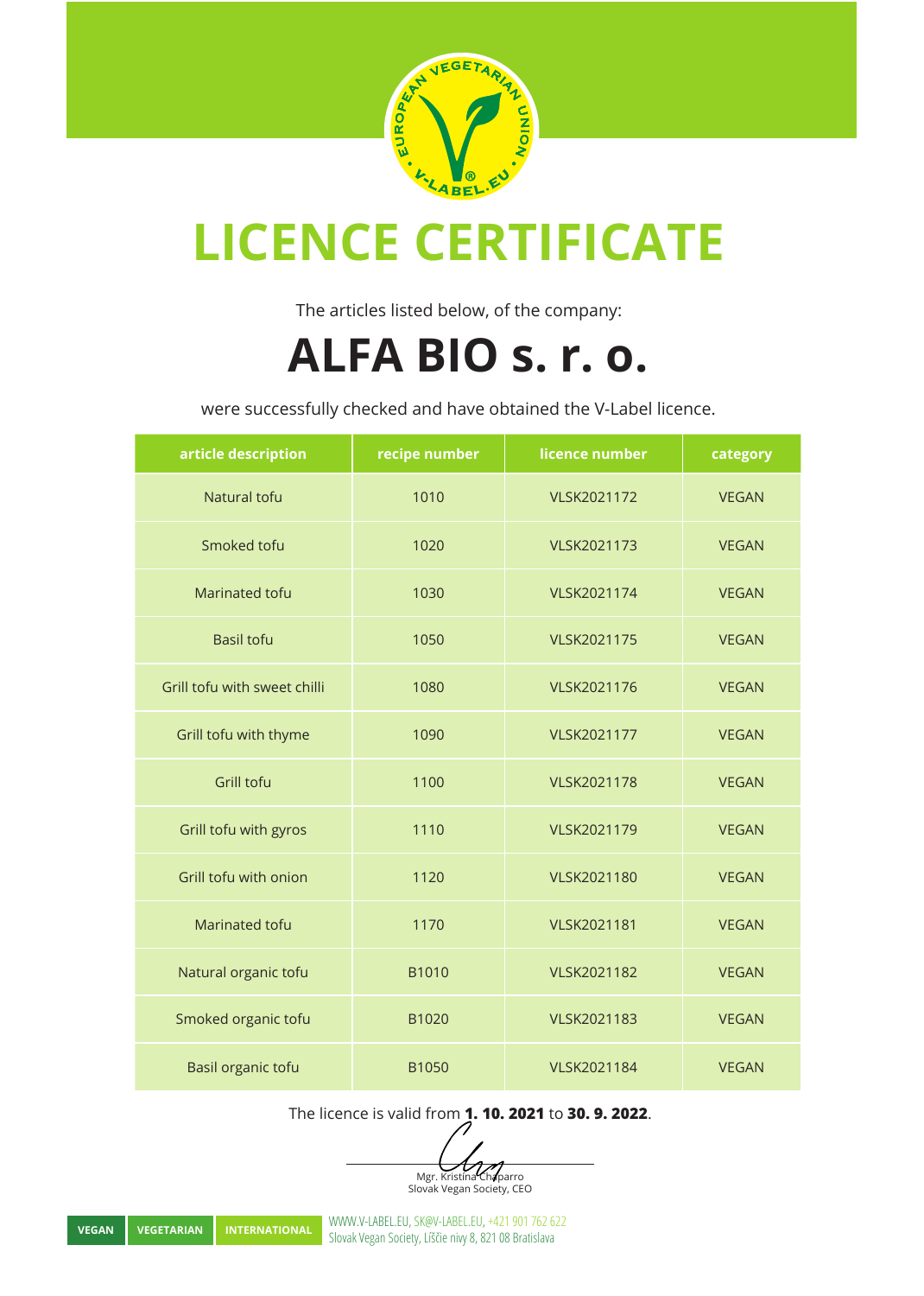

The articles listed below, of the company:

# **ALFA BIO, s. r. o.**

were successfully checked and have obtained the V-Label licence.

| article description          | recipe number | licence number | category     |
|------------------------------|---------------|----------------|--------------|
| <b>TOFU PAN TOSCANA</b>      | 1130          | VLSK2021252    | <b>VEGAN</b> |
| TOFU PAN CHILLI AND LIME     | 1140          | VLSK2021253    | <b>VEGAN</b> |
| <b>TOFU PAN GARAM MASALA</b> | 1150          | VLSK2021254    | <b>VEGAN</b> |
| <b>TOFU PAN TERIYAKI</b>     | 1160          | VLSK2021255    | <b>VFGAN</b> |

The licence is valid from **1. 12. 2021** to **30. 11. 2022**

Mgr. Kristína Chaparro Slovak Vegan Society, CEO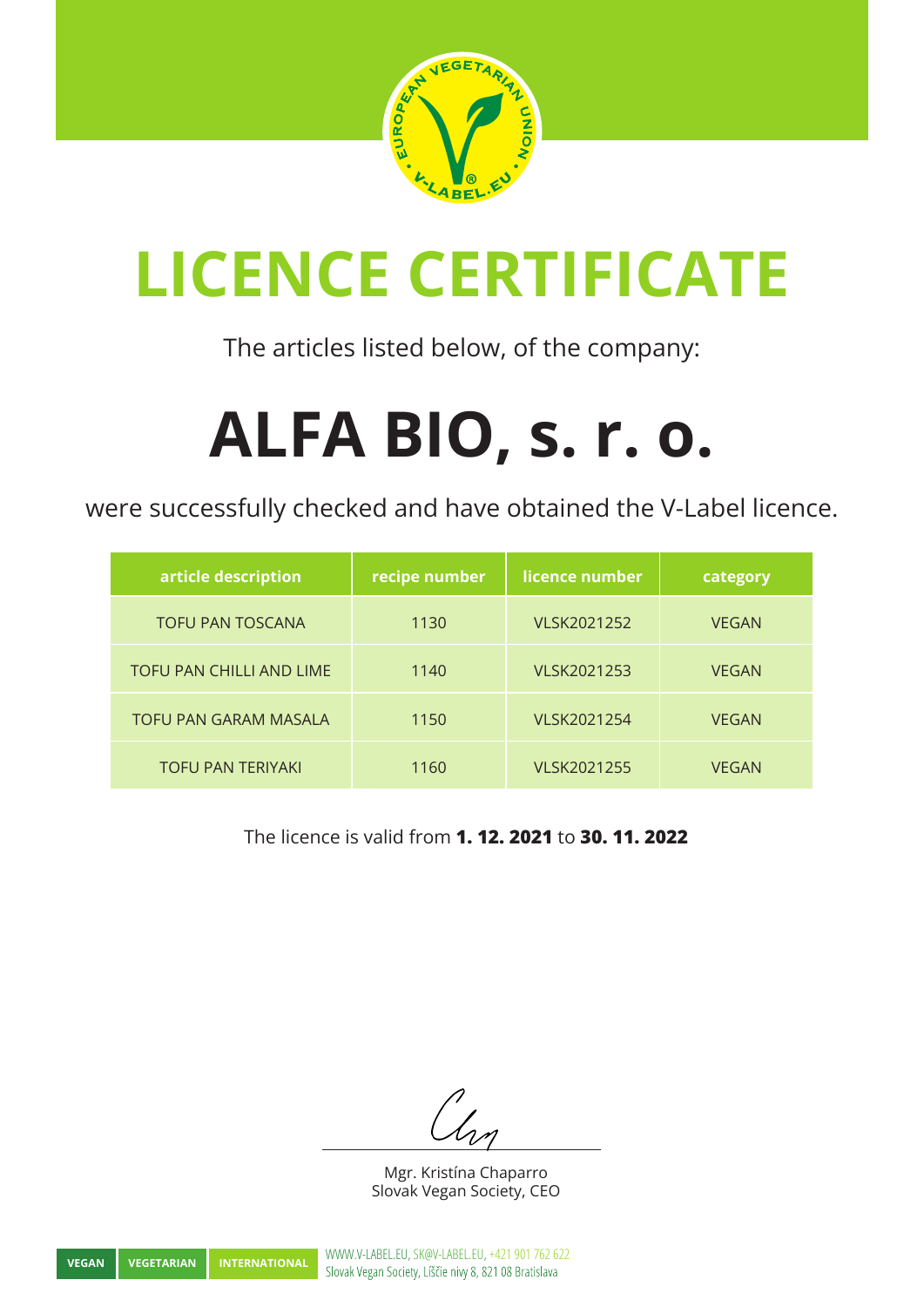

The articles listed below, of the company:

#### **ALFA BIO s. r. o.**

were successfully checked and have obtained the V-Label licence.

| article description  | recipe number | weight           | licence number     | category     |
|----------------------|---------------|------------------|--------------------|--------------|
| French spread        | 2010          | 100 g, 160 g     | <b>VLSK2021185</b> | <b>VEGAN</b> |
| French spread        | 2011          | 115g             | VLSK2021213        | <b>VEGAN</b> |
| Mexican spread       | 2020          | 100 g, 160 g     | VLSK2021186        | <b>VEGAN</b> |
| Mexican spread       | 2021          | 115g             | VLSK2021187        | <b>VEGAN</b> |
| Chickpea spread      | 2030          | 100 <sub>g</sub> | <b>VLSK2021188</b> | <b>VEGAN</b> |
| Farmer's spread      | 2040          | 100 g            | VLSK2021189        | <b>VEGAN</b> |
| Farmer's spread      | 2041          | 115g             | VLSK2021190        | <b>VEGAN</b> |
| Chive spread         | 2060          | 100 g            | VLSK2021191        | <b>VEGAN</b> |
| Crackling spread     | 2070          | 100 g, 160 g     | VLSK2021192        | <b>VEGAN</b> |
| Crackling spread     | 2071          | 115 <sub>g</sub> | VLSK2021193        | <b>VEGAN</b> |
| <b>Tartar spread</b> | 2080          | 100 <sub>g</sub> | VLSK2021194        | <b>VEGAN</b> |
| <b>Tartar spread</b> | 2081          | 100 <sub>g</sub> | VLSK2021195        | <b>VEGAN</b> |
| Creamy soy spread    | 2110          | 100 <sub>g</sub> | VLSK2021196        | <b>VEGAN</b> |
| Hummus spread        | 2150          | 115 g            | VLSK2021197        | <b>VEGAN</b> |
| Tahini hummus spread | 2171          | 115 g            | VLSK2021198        | <b>VEGAN</b> |
| Pâté spread          | 2181          | 115 g            | VLSK2021199        | <b>VEGAN</b> |
| Horseradish spread   | 2210          | 100 g            | VLSK2021200        | <b>VEGAN</b> |
| Shepherd's spread    | 2190          | 100 g            | VLSK2021201        | <b>VEGAN</b> |

The licence is valid from **1. 10. 2021** to **30. 9. 2022**.

Mgr. Kristína Chaparro Slovak Vegan Society, CEO

**VEGAN VEGETARIAN INTERNATIONAL** WWW.V-LABEL.EU, SK@V-LABEL.EU, +421 901 762 622<br>Slovak Vegan Society, Líščie nivy 8, 821 08 Bratislava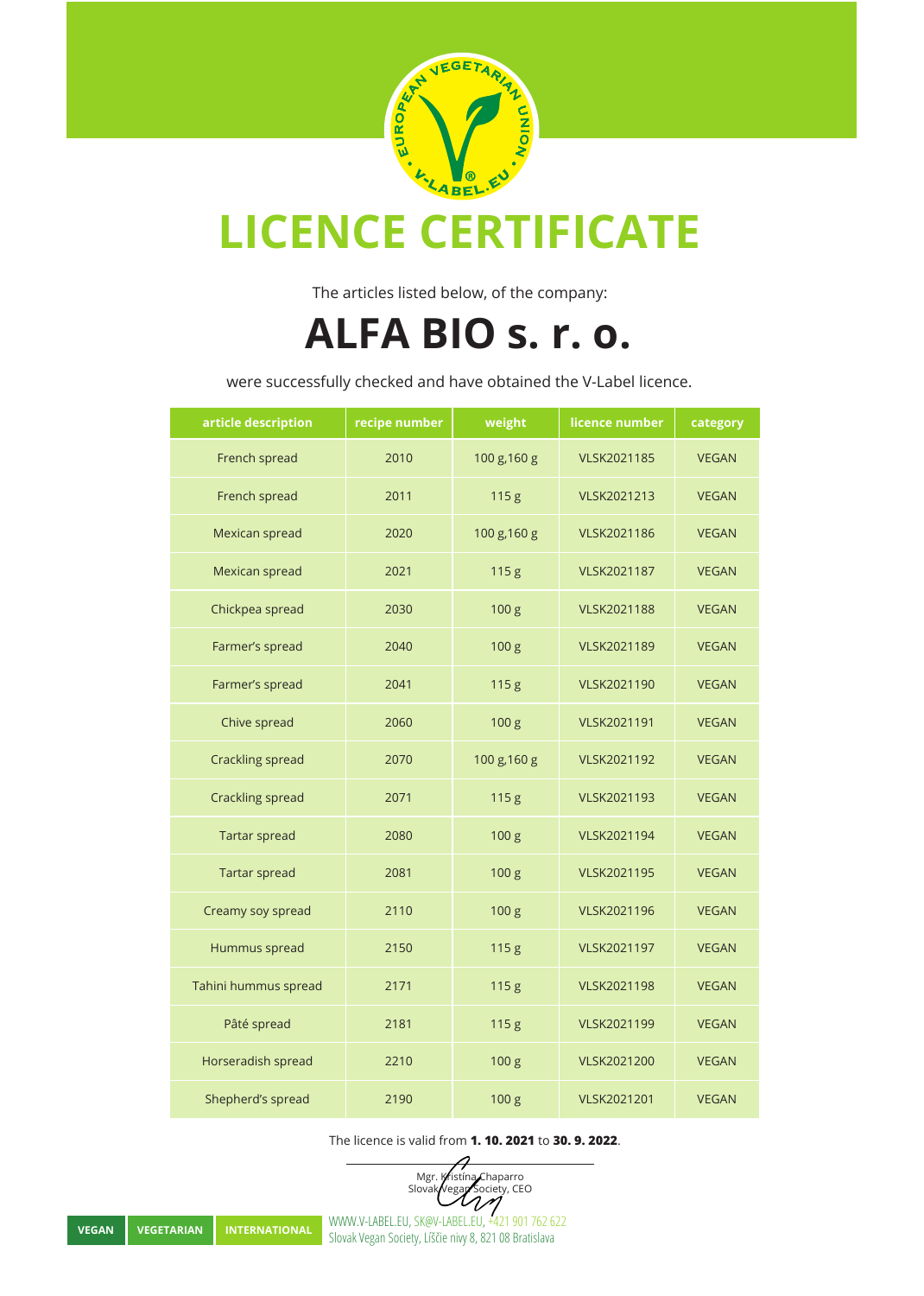

The articles listed below, of the company:

# **ALFA BIO, s. r. o.**

were successfully checked and have obtained the V-Label licence.

| article description | recipe number | weight | licence number | category     |
|---------------------|---------------|--------|----------------|--------------|
| French spread       | 2012          | 75g    | VLSK2021248    | <b>VEGAN</b> |
| Mexican spread      | 2022          | 75g    | VLSK2021249    | <b>VEGAN</b> |
| Crackling spread    | 2072          | 75g    | VLSK2021250    | <b>VEGAN</b> |
| Tartar steak spread | 2082          | 75g    | VLSK2021251    | <b>VEGAN</b> |

The licence is valid from **1. 12. 2021** to **30. 11. 2022**

Mgr. Kristína Chaparro Slovak Vegan Society, CEO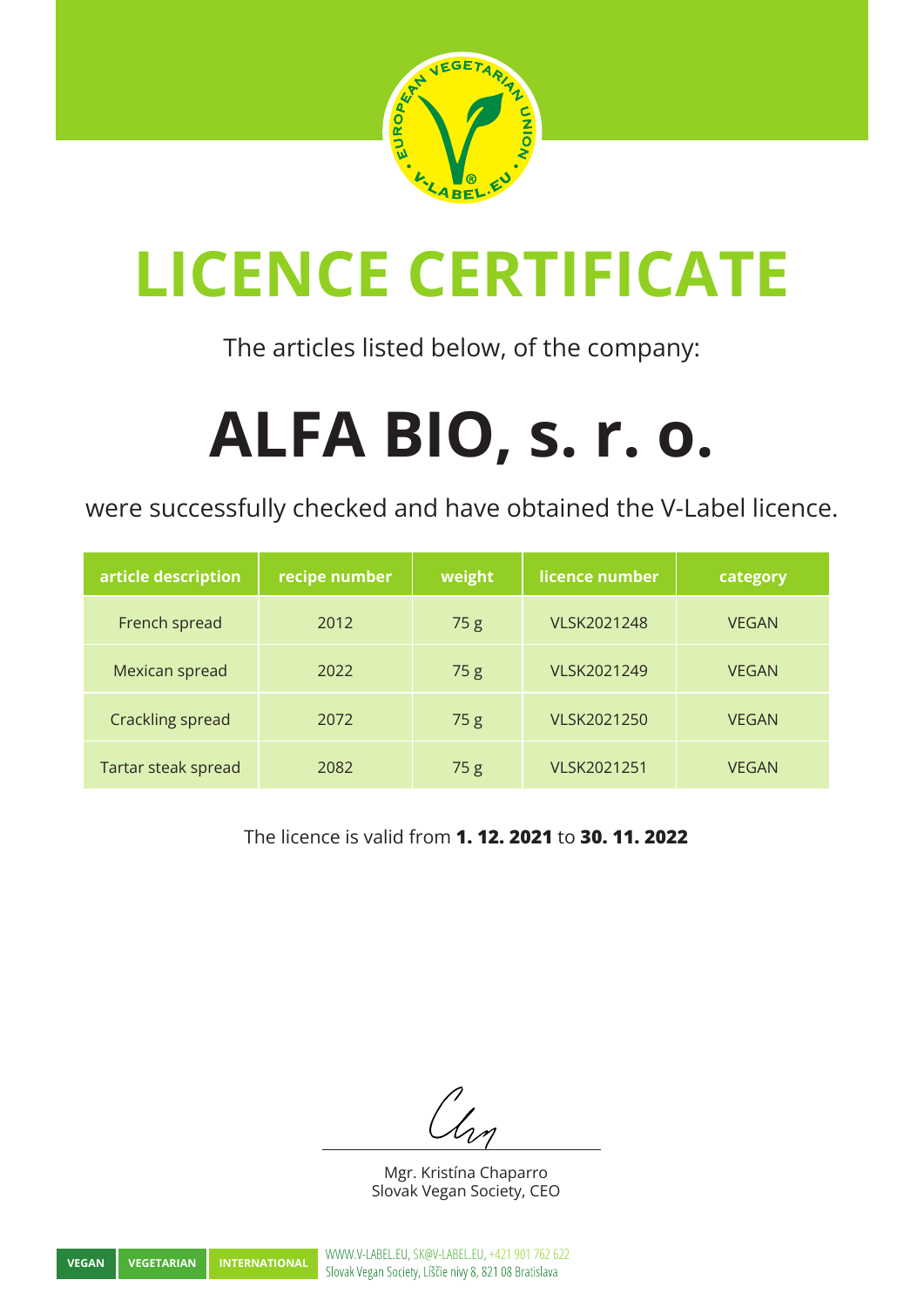

The articles listed below, of the company:

#### **ALFA BIO s. r. o.**

were successfully checked and have obtained the V-Label licence.

| article description                | recipe number | weight           | licence number     | category     |
|------------------------------------|---------------|------------------|--------------------|--------------|
| Cream natural spread               | 2301          | 115 <sub>g</sub> | <b>VLSK2021202</b> | <b>VEGAN</b> |
| Cream spread with garlic           | 2311          | 115 <sub>g</sub> | <b>VLSK2021203</b> | <b>VEGAN</b> |
| Cream spread with<br>kapia peppers | 2321          | 115 <sub>g</sub> | <b>VLSK2021204</b> | <b>VEGAN</b> |
| Cream spread with dill             | 2331          | 115 <sub>g</sub> | <b>VLSK2021205</b> | <b>VEGAN</b> |

The licence is valid from **1. 10. 2021** to **30. 9. 2022**.

Mgr. Kristína Chaparro Slovak **Vegan Society**, CEO  $\mathcal{U}$ **VEGAN VEGETARIAN INTERNATIONAL** WWW.V-LABEL.EU, SK@V-LABEL.EU, +421 901 762 622<br>Slovak Vegan Society, Líščie nivy 8, 821 08 Bratislava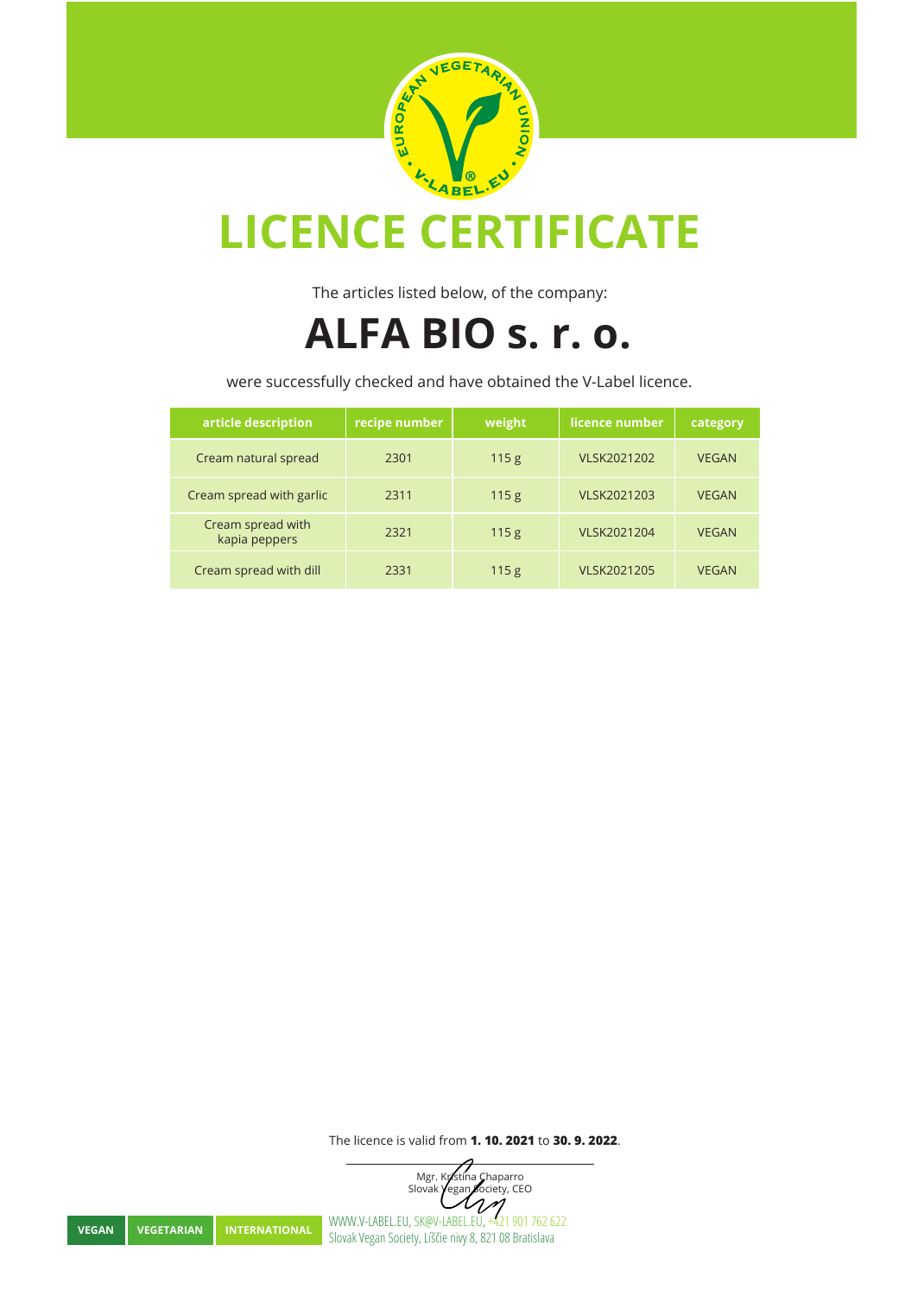

The articles listed below, of the company:

# **ALFA BIO, s. r. o.**

were successfully checked and have obtained the V-Label licence.

| article description                       | recipe number | weight           | licence number     | category     |
|-------------------------------------------|---------------|------------------|--------------------|--------------|
| Plant-based<br>scrambled "egg" with onion | G4020         | 200 g            | VLSK2021256        | <b>VEGAN</b> |
| Plant-based burger mix                    | G4040         | 200 g            | VLSK2021257        | <b>VEGAN</b> |
| Plant-based sausage                       | G4050         | 200 <sub>g</sub> | VLSK2021258        | <b>VEGAN</b> |
| Plant-based<br>cabbage koloszvar          | G4060         | 200 g            | <b>VLSK2021259</b> | <b>VEGAN</b> |
| Plant-based<br>bolognese sauce            | G4070         | 200 <sub>g</sub> | VLSK2021260        | <b>VEGAN</b> |

The licence is valid from **1. 12. 2021** to **30. 11. 2022**

Mgr. Kristína Chaparro Slovak Vegan Society, CEO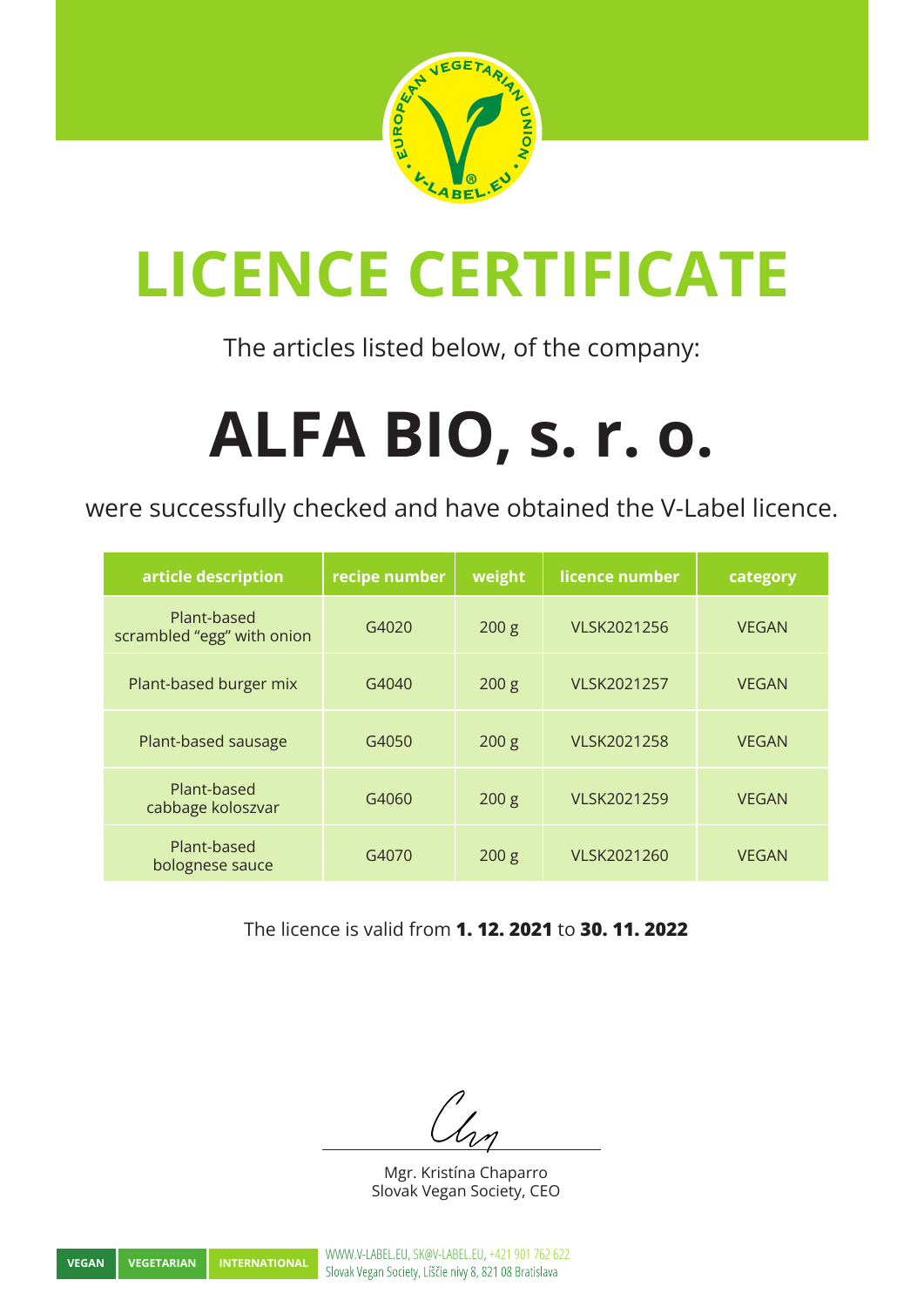

The articles listed below, of the company:

#### **ALFA BIO S. R. O.**

were successfully checked and have obtained the V-Label licence.

| article description | recipe number | licence number | category     |
|---------------------|---------------|----------------|--------------|
| Tofu sausages fine  | 4030          | VLSK2021206    | <b>VEGAN</b> |
| Tofu sausages spicy | 4040          | VLSK2021207    | <b>VEGAN</b> |

The licence is valid from **1. 10. 2021** to **30. 9. 2022**.

Mgr. Kristína Chaparro Slovak Vegan Society, CEO

**VEGAN VEGETARIAN INTERNATIONAL** WWW.V-LABEL.EU, SK@V-LABEL.EU, +421 901 762 622<br>Slovak Vegan Society, Líščie nivy 8, 821 08 Bratislava